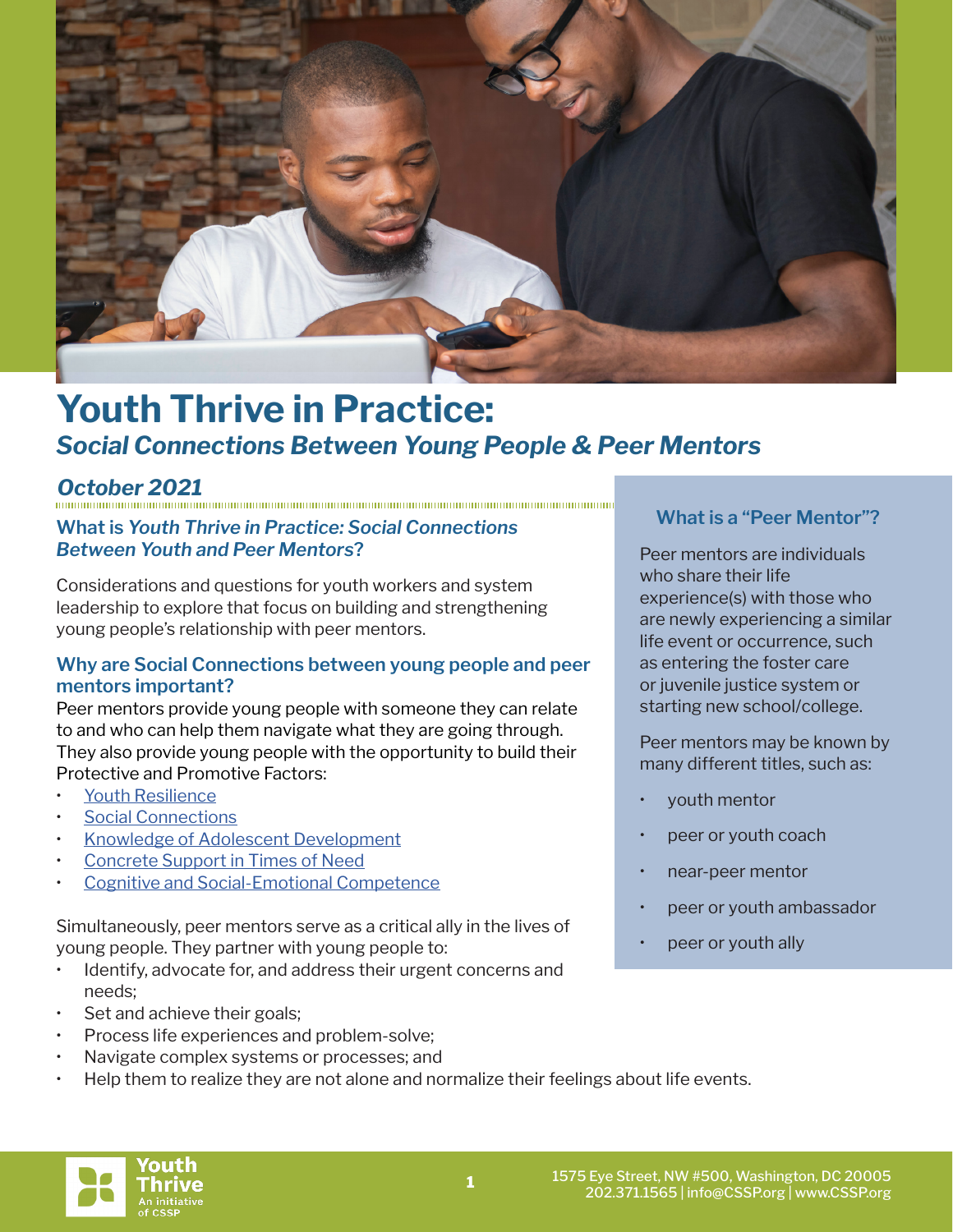# **Considerations and questions for youth workers and supervisors to support the role of peer mentors:**

- **• Help peer mentors to connect with young people.** 
	- <sup>o</sup> How is information about peer mentors shared with young people (e.g., website or social media link or one-pager on the role of peer mentors)? What type of information is shared about peer mentors (e.g., biographical information about peer mentors, contact information)? Are young people allowed to choose their mentors?
	- <sup>o</sup> How are peer mentors and young people connected? How do young people access peer mentors?
- **• Recognize peer mentors have hard times too.** Support peer mentors in recognizing their own boundaries, when a young person's actions or experiences may be triggering for them, and when they need help and how to access it. This awareness is critical for the peer mentor's well-being, and it models to young people the Protective and Promotive Factors.
	- º How are peer mentors reacting to normal adolescent boundary testing?
	- <sup>o</sup> Are peer mentors aware of the impact of their own traumatic experiences? Are they aware of the impact of racism, homophobia, ablism, xenophobia on their own lives and how it may show up in their role as a peer mentor? How are they being supported to explore and continue in their healing journey?
	- <sup>o</sup> What resources are available for peer mentors to assist with any challenges and help them to process and/or address their own thoughts and feelings?
- **• Give peers mentors time and space to learn.** Similar to other professional experiences, those who are in peer mentor positions need to time to understand their role and how to work with young people.
	- <sup>o</sup> How are the peer mentor's Protective and Promotive Factors being developed and strengthened?
	- <sup>o</sup> How are peer mentors being coached to be successful in their role?
	- <sup>o</sup> Who do peer mentors turn to when they need help with challenges in their role?
	- <sup>o</sup> What opportunities are available for their own professional and personal development?

# **Considerations and questions for systems to support the role of peer mentors:**

- **• Secure funding to support peer mentor programs and activities.** Peer mentors have a significant role in the lives of young people and access to peer mentors should not only be available to some young people. Funding is necessary to ensure that young people have this concrete support and social connection.
- <sup>o</sup> Is there a designated budget line for peer mentor(s) in the agency/organization's budget?
- <sup>o</sup> If the peer mentor position is funded by a grant or funding from a foundation or state/local agency, how long is the grant/funding available for and what is the plan to fund the position once the grant/ funding period ends?
- <sup>o</sup> How many peer mentors are needed to effectively support young people within the agency/ organization?
- <sup>o</sup> What activities are available at the agency/organization for peer mentors and young people to participate in together and how are they funded?

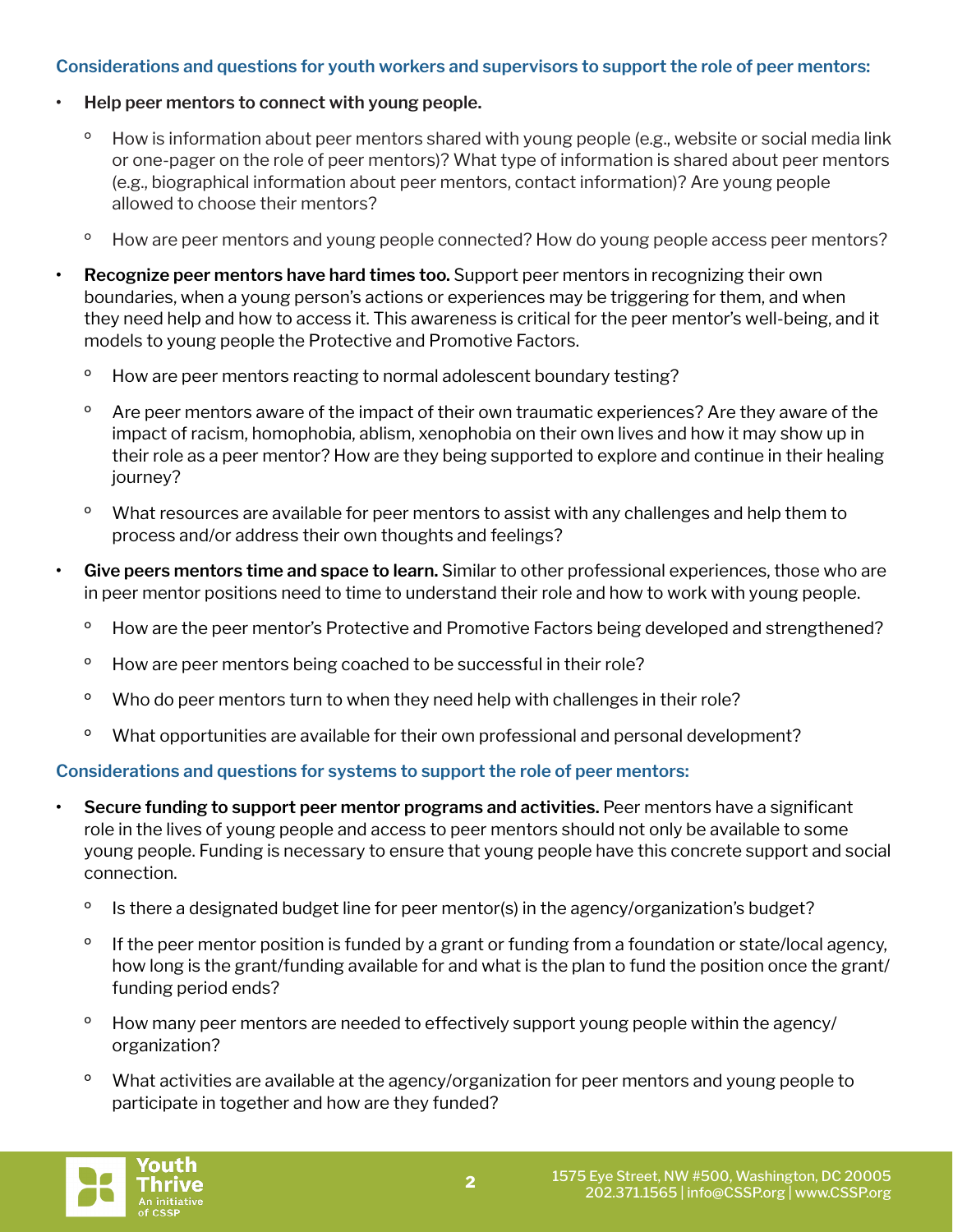- <sup>o</sup> Acknowledge peer mentors as young professionals. Peer mentors ought to be recognized and compensated for their work with other young people. For young people, peer mentors have multiple roles – from an advocate and ally to a resource connector and case planning support. While peer mentors differ from youth workers (for more information on youth workers, please visit: ADD THE LINK TO THE YOUTH WORKER SECTION OF THE ONLINE BLUEPRINT), the ways in which they actively support young people to reach for their aspirations and set goals overlap with that of a youth worker.
- º Are peer mentors appropriately compensated for their peer mentor role?
- <sup>o</sup> What are the expectations of the peer mentor role and how are they clearly articulated to the peer mentor, other staff members, and young people?
- º What professional development opportunities are available for peer mentors to build and strengthen their skills? Is there a professional pipeline for peer mentors to be promoted into other roles within the agency/organization?
- º Who is supervising the peer mentor and how are the expectations of that supervisor communicated to both the supervisor and peer mentor?
- **• Provide a designated safe space for sharing.** The role of a peer mentor is wide ranging—from celebrating young people's accomplishments to acting as a sounding board and supporter when life is hard. They must be present in the moment and provide a safe, affirming, welcoming, and empathetic space for young people to share their feelings, thoughts, concerns, and challenges.
	- <sup>o</sup> What space do peer mentors and young people have that is exclusively used for peer mentor office hours, to host peer mentor and young people events, and provide an open and safe space for young people to hang out (e.g., a young people's lounge)?
	- <sup>o</sup> How does this space communicate that young people are welcomed, that the space is safe, affirming, and supports diverse identities, and does not promote damage imagery?
	- <sup>o</sup> If a space is available, but there is no funding to decorate or accommodate peer mentors and young people in the space, how can local partnerships be utilized to provide furniture and supplies? For example, furniture donations from local nonprofits or businesses that are re-decorating or relocating, grants for furniture or office supplies, community drive or community donations.

# **• Peer mentors need knowledge and tools to be successful in their role.**

- <sup>o</sup> Are the Youth Thrive Protective and Promotive Factors included in your peer mentor training? *Note:* Youth Thrive for Youth (YT4Y) is a training written by young people and specifically designed for youth and young adults. It provides an overview of the Youth Thrive Premises and the Protective and Promotive Factors in youth-friendly and accessible language and provides activities for exploring the PPFs in their life.
- <sup>o</sup> How much training time is devoted to understanding the adolescent brain, the impact of trauma and toxic stress, healing centered engagement, the Protective and Promotive Factors and how they appear in daily interactions with young people?
- <sup>o</sup> Besides training, how else are peer mentors informed about the Protective and Promotive Factors, adolescent brain development, the impact of trauma and toxic stress, and healing centered engagement? For example, are these discussed during staff meetings, at peer mentor supervision, community cafes or other peer mentor events?